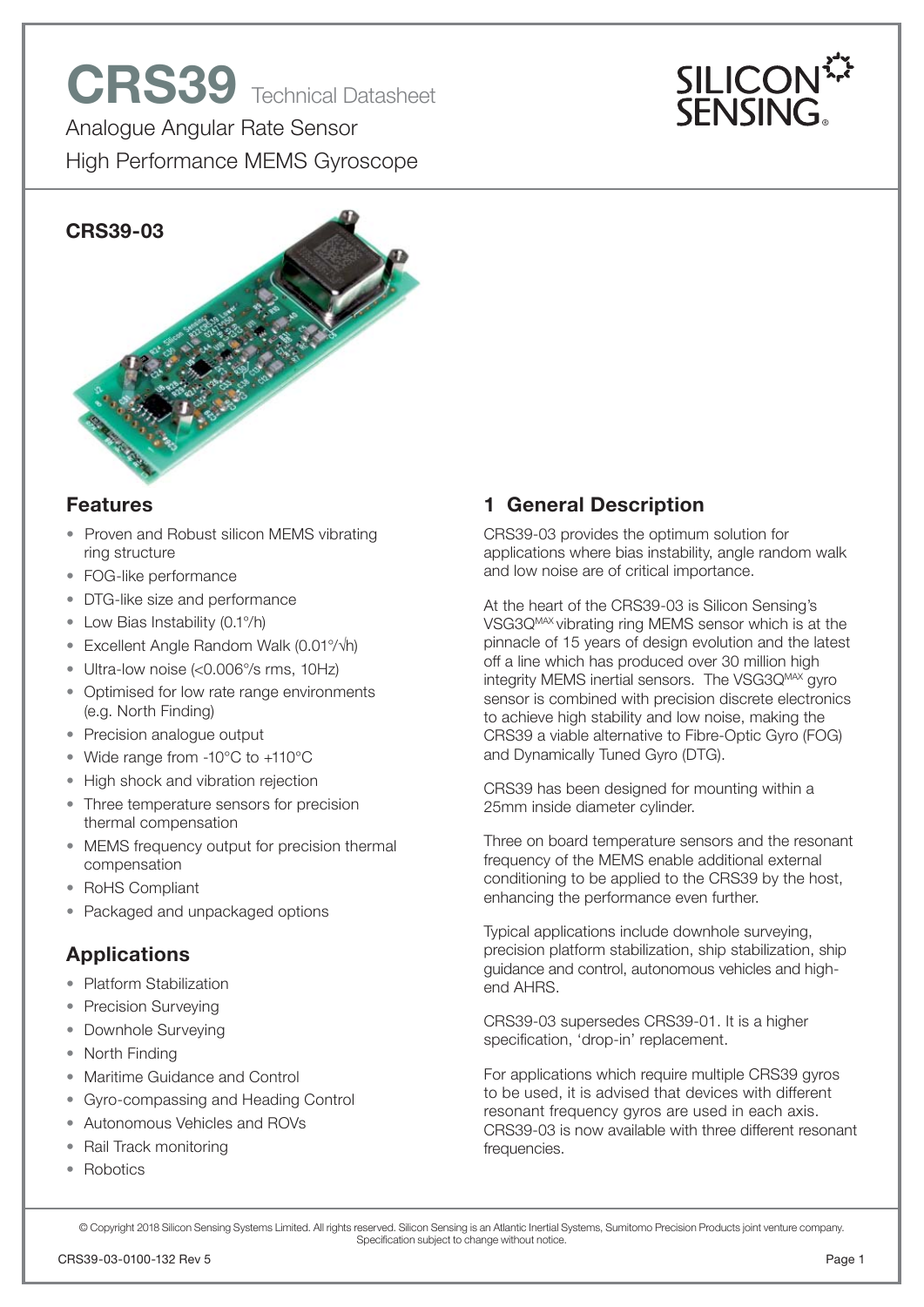# **CRS39** Technical Datasheet



Analogue Angular Rate Sensor

High Performance MEMS Gyroscope



**Figure 1.1 CRS39 Functional Block Diagram**

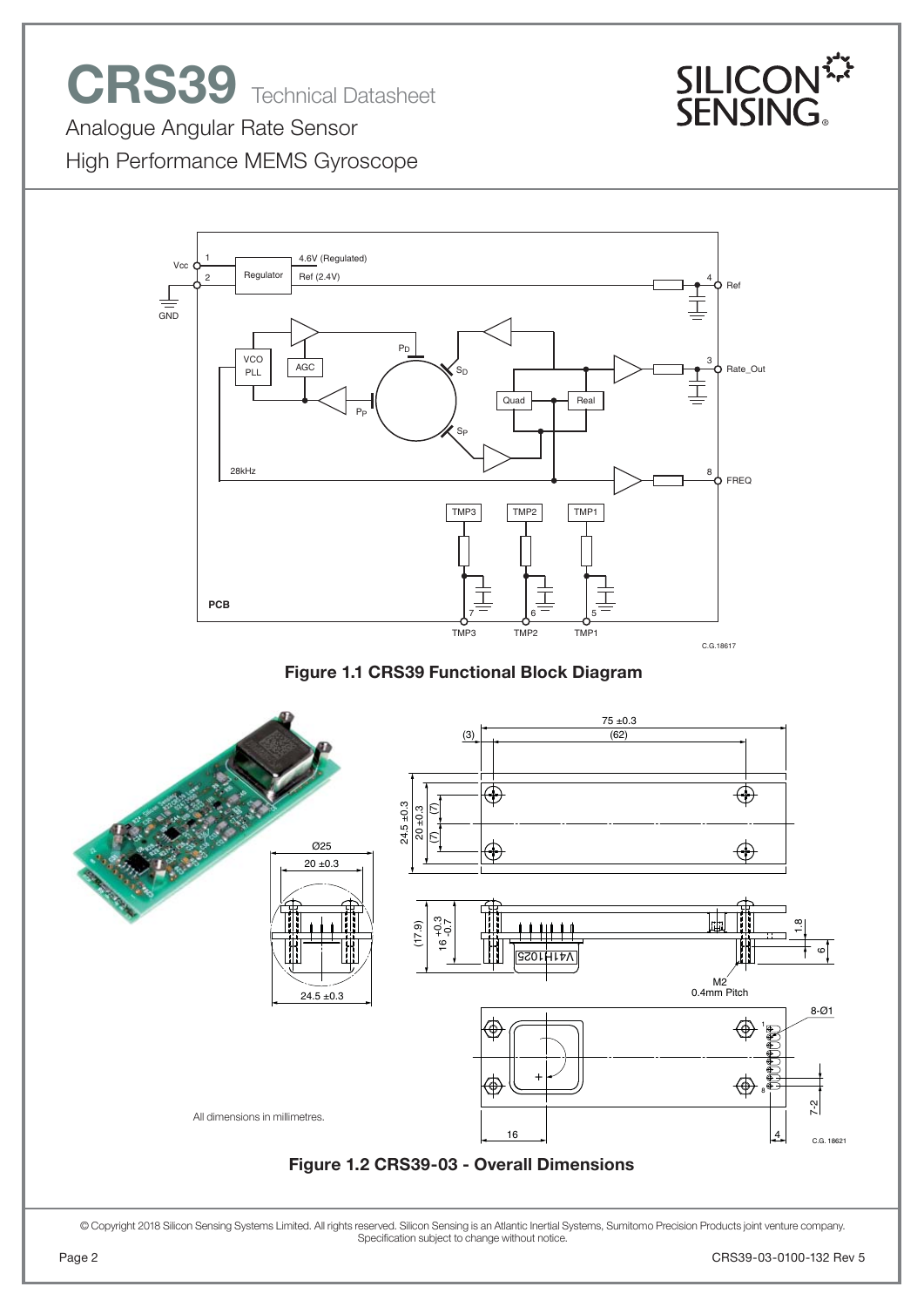

# **2 Ordering Information**

 CRS39-03M, L or V  $\rightarrow$  Resonant (Operating) **Frequency** 

#### **Figure 2.1 Ordering Part No. Definition**

CRS39-03 is available with three different resonant (operating) frequencies designated; M, L and V. There is no difference in the function, performance or interface between these parts.

For existing applications and single-axis applications the ordering part number of CRS39-03, CRS39-03-100 or CRS39-03L can be used.

For multiple axis applications the required resonant frequencies should be ordered, as CRS39-03M, CRS39-03L or CRS39-03V.

| Rate<br>Range | <b>Frequency</b><br><b>Designation</b><br><b>Output kHz</b> |   | <b>Ordering Part No.</b>              |  |  |
|---------------|-------------------------------------------------------------|---|---------------------------------------|--|--|
| $+25\%$       | >27.83                                                      | M | CRS39-03M                             |  |  |
| $+25\%$       | 27.37 - 27.83                                               |   | CRS39-03<br>CRS39-03-100<br>CRS39-03L |  |  |
| $+25\%$       | $<$ 27.37                                                   |   | CRS39-03V                             |  |  |

# **3 Specification**

Unless otherwise specified the following specification values assume Vdd = 4.9 to 5.25 V over the temperature range -10 to +110°C.

| <b>Parameter</b>                                           | <b>Minimum</b>              | <b>Typical</b>         | <b>Maximum</b>              | <b>Notes</b>                                                                            |  |
|------------------------------------------------------------|-----------------------------|------------------------|-----------------------------|-----------------------------------------------------------------------------------------|--|
| Angular Rate Range, %                                      | $< -25$                     |                        | $> +25$                     |                                                                                         |  |
| <b>Bias Setting Error, Volts</b>                           | $-0.10$                     | ±0.030                 | $+0.10$                     | Bias setting error at $+45^{\circ}$ C                                                   |  |
| <b>Bias Variation Over</b><br>Temperature, <sup>o</sup> /h | $-500$                      | ±60                    | $+500$                      | Referenced to the<br>setting point at +45°C                                             |  |
| Bias Instability, %                                        |                             | 0.10                   |                             | As measured using the Allan<br>Variance method,<br>at constant ambient tem-<br>perature |  |
| Angle Random Walk, %h                                      |                             | 0.015                  |                             | As measured using the Allan<br>Variance method, at constant<br>ambient temperature      |  |
| Bandwidth, Hz.                                             | 15                          | 25                     | 35                          | -3dB point                                                                              |  |
| Scale Factor, mV/%<br>at $+45^{\circ}$ C                   | 79.6                        | 80.0                   | 80.4                        |                                                                                         |  |
| Scale Factor Error over<br>Temperature, %                  | $-1.0$                      | ±0.2                   | $+1.0$                      | Referenced to the setting<br>point at +45°C                                             |  |
| Scale Factor Non-Linearity<br>Error, % of Full Scale       |                             | 0.006                  | 0.05                        |                                                                                         |  |
| Noise to 10Hz, % rms                                       |                             | 0.006                  | 0.01                        |                                                                                         |  |
| Wideband Noise, % rms                                      |                             | 0.03                   | 0.05                        |                                                                                         |  |
| Start Up Time, seconds                                     |                             |                        | 1.0                         | Full performance will<br>require additional time for<br>thermal stability               |  |
| Cross Axis Sensitivity, %                                  | $-3.5%$<br>$(-2.0^{\circ})$ | ±1.2%<br>$(0.7^\circ)$ | $+3.5%$<br>$(+2.0^{\circ})$ |                                                                                         |  |
| Mass (grams)                                               |                             | 25                     | $\equiv$                    |                                                                                         |  |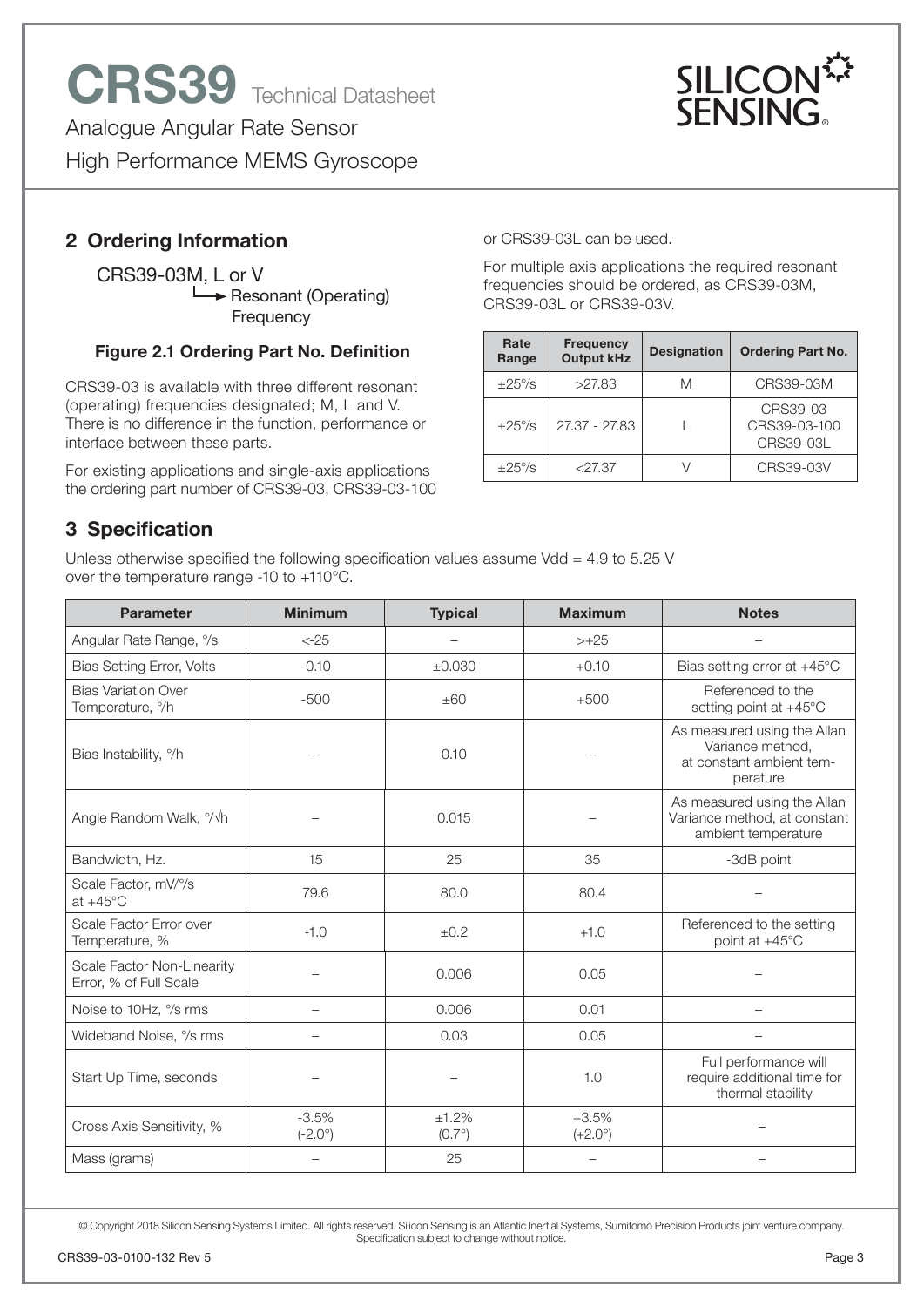

#### **4 Power Requirements**

| <b>Minimum</b><br><b>Parameter</b> |            | <b>Typical</b> | <b>Maximum</b>   | <b>Notes</b>                                              |  |
|------------------------------------|------------|----------------|------------------|-----------------------------------------------------------|--|
| Supply Voltage, Vdd, Volts         | 4.9<br>5.0 |                | 5.25             | Minimum of 4.9V is<br>required for internal<br>regulation |  |
| Current, mA                        |            |                | 100              |                                                           |  |
| <b>Noise</b><br>13.5kHz to 14.5kHz |            |                | 0.5 <sub>m</sub> | Power supply<br>ripple (pk - pk)                          |  |
| <b>Noise</b><br>40.5kHz to 43.5kHz |            |                | 5.0 <sub>m</sub> | Power supply<br>ripple (pk - pk)                          |  |

## **5 Frequency and Temperature Output Characteristics**

| <b>Parameter</b>                                                          | <b>Minimum</b> | <b>Typical</b> | <b>Maximum</b> | <b>Notes</b>                                                                                                           |  |
|---------------------------------------------------------------------------|----------------|----------------|----------------|------------------------------------------------------------------------------------------------------------------------|--|
| Frequency output, kHz                                                     | 27.0           | 28.0           | 29.0           | This signal is 2x<br>resonant frequency of<br>the MEMS structure and<br>can be used to measure<br>the MEMS temperature |  |
| Resonant Frequency<br>Temperature Coefficient,<br>$Hz$ <sup>o</sup> C     | $-0.90$        | $-0.80$        | $-0.70$        |                                                                                                                        |  |
| TMP1, 2 and 3, Volts at<br>$-1.16$<br>$+45^{\circ}$ C                     |                | $-1.06$        | $-0.96$        | Referenced to Ref.                                                                                                     |  |
| <b>Temperature Sensor</b><br>Temperature Coefficient,<br>$-13.7$<br>mV/°C |                | $-11.7$        | $-9.7$         | LM20B temperature<br>sensor                                                                                            |  |

## **6 Operating and Storage Environmental**

| <b>Parameter</b>                                    | <b>Minimum</b> | <b>Typical</b> | <b>Maximum</b> | <b>Notes</b>        |
|-----------------------------------------------------|----------------|----------------|----------------|---------------------|
| <b>Operating Temperature</b><br>Range °C            | $-10$          |                | $+110$         |                     |
| Non-operating<br>Temperature Range °C               | $-40$          |                | $+130$         |                     |
| Operational<br>Shock, g                             |                |                | 250            | For 1.7ms half-sine |
| Powered and<br>Non-operational Shock<br>Survival, g |                |                | 1,000          | For 1.0ms half-sine |

**Note:** The shape of the CRS39-03 can make it susceptible to resonances when used in an environment with high shock or vibration levels. In these circumstances, it is recommended that additional supports along the edges of the PCB are provided.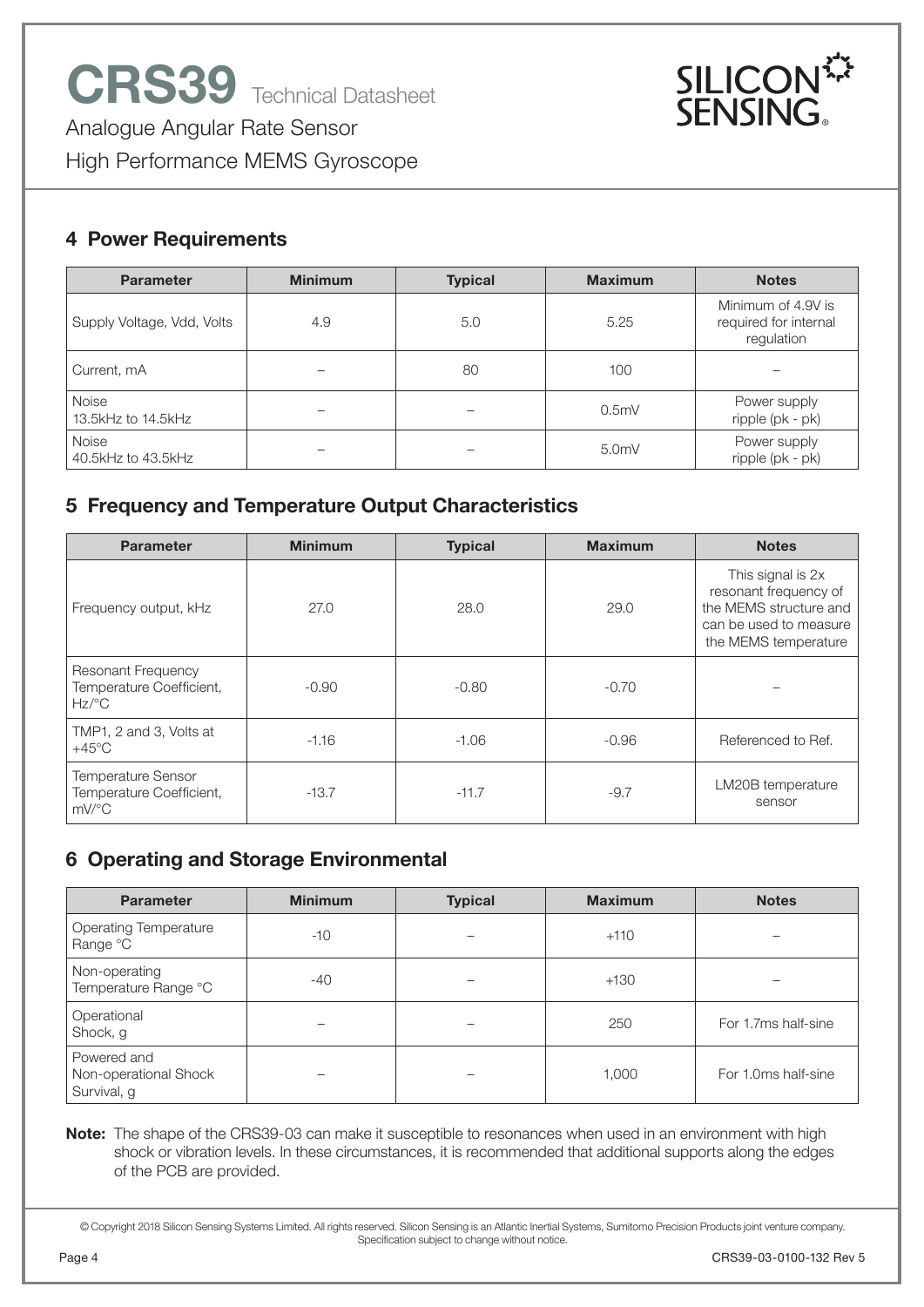# **7 Typical Performance Characteristics**

Graphs showing typical performance characteristics for CRS39 are below. **Note:** Typical data is with the device powered from a 5.0V supply, unless stated otherwise.





**Figure 7.3 CRS39-03 Spectral Characteristics**



Figure 7.1 CRS39-03 Allan Variance Figure 7.2 CRS39-03 In-Run Stability





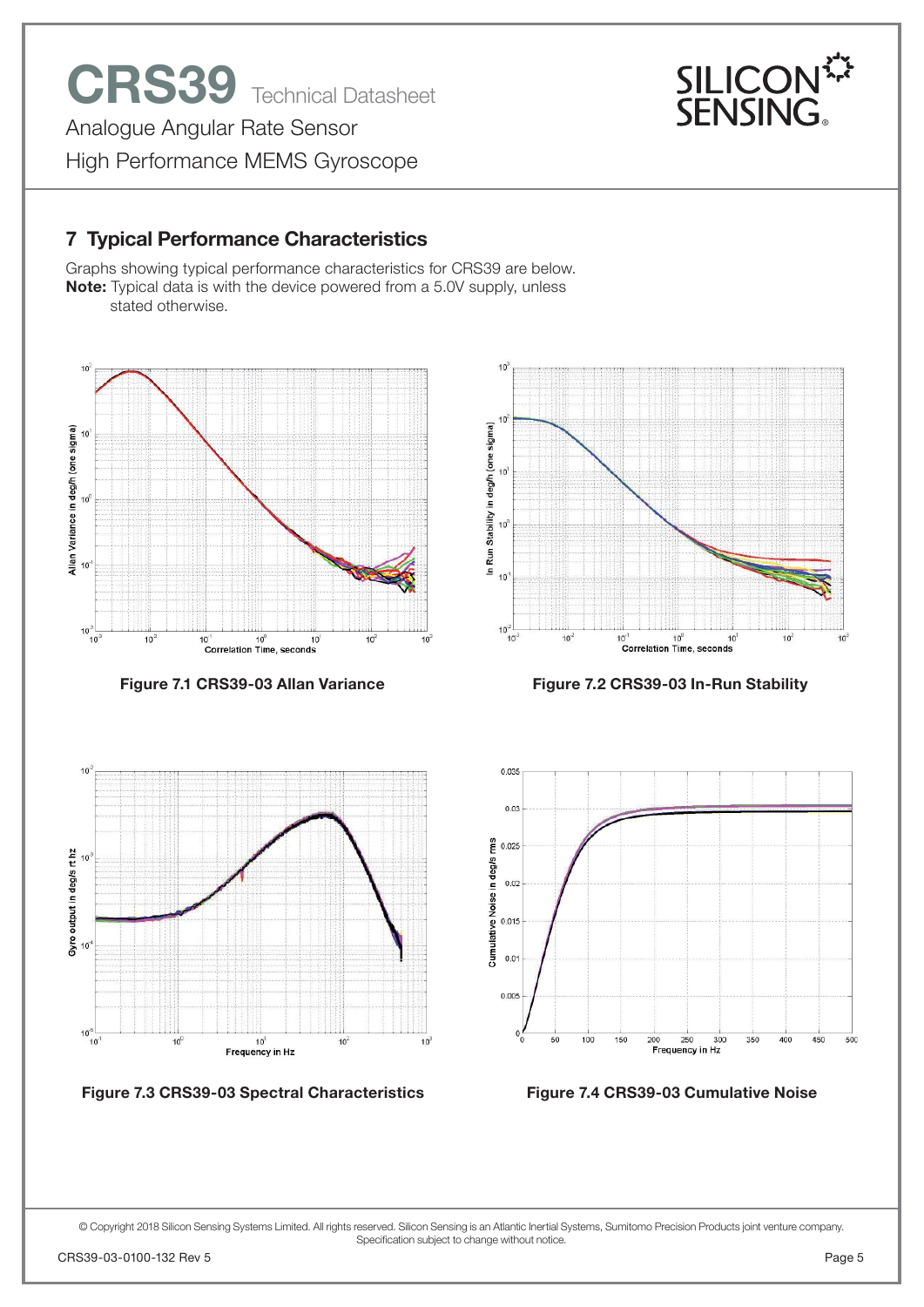

# **Typical Performance Characteristics Continued**











**Figure 7.6 CRS39-03 Scale Factor Error (%) vs Temperature**



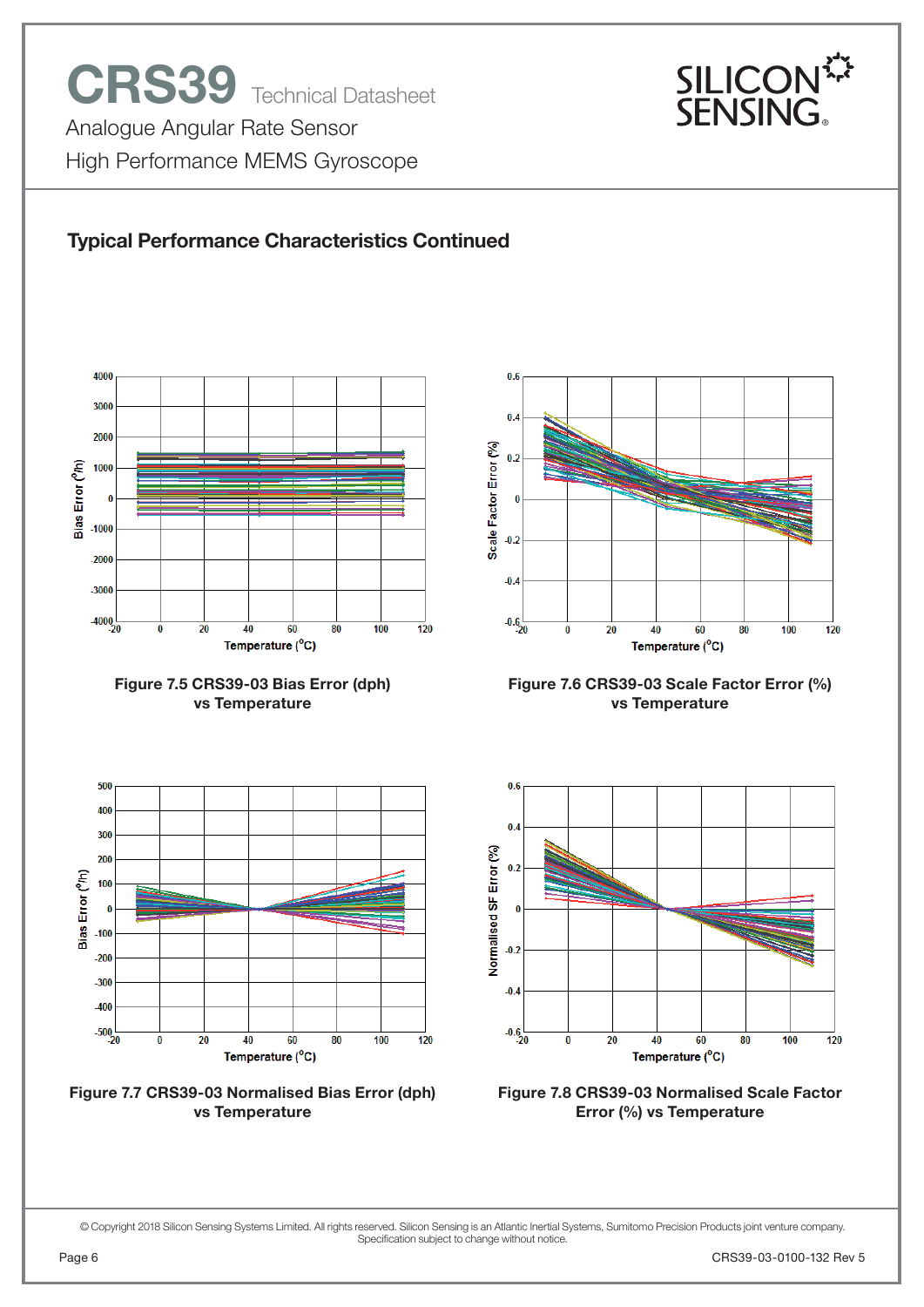

# **Typical Performance Characteristics Continued**











**Figure 7.10 CRS39-03 Scale Factor Setting Distribution at 45°C**



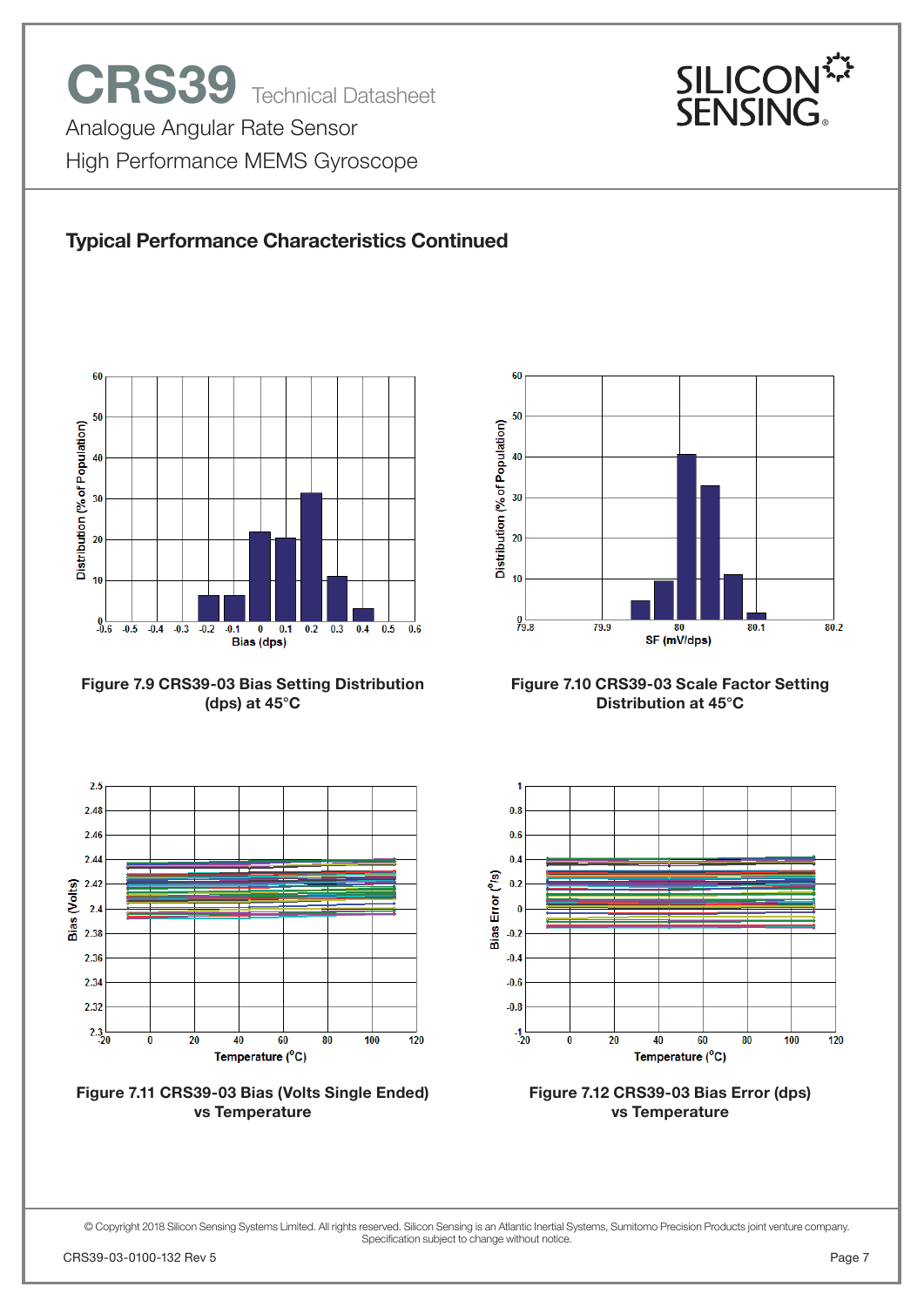

## **Typical Performance Characteristics Continued**



**Figure 7.13 CRS39-03 Bias (Volts ref VRef) vs Temperature**



**Figure 7.15 CRS39-03 Non-Linearity Error (%) vs Temperature**



**Figure 7.14 CRS39-03 Bias Setting Distribution (Volts) at 45°C**



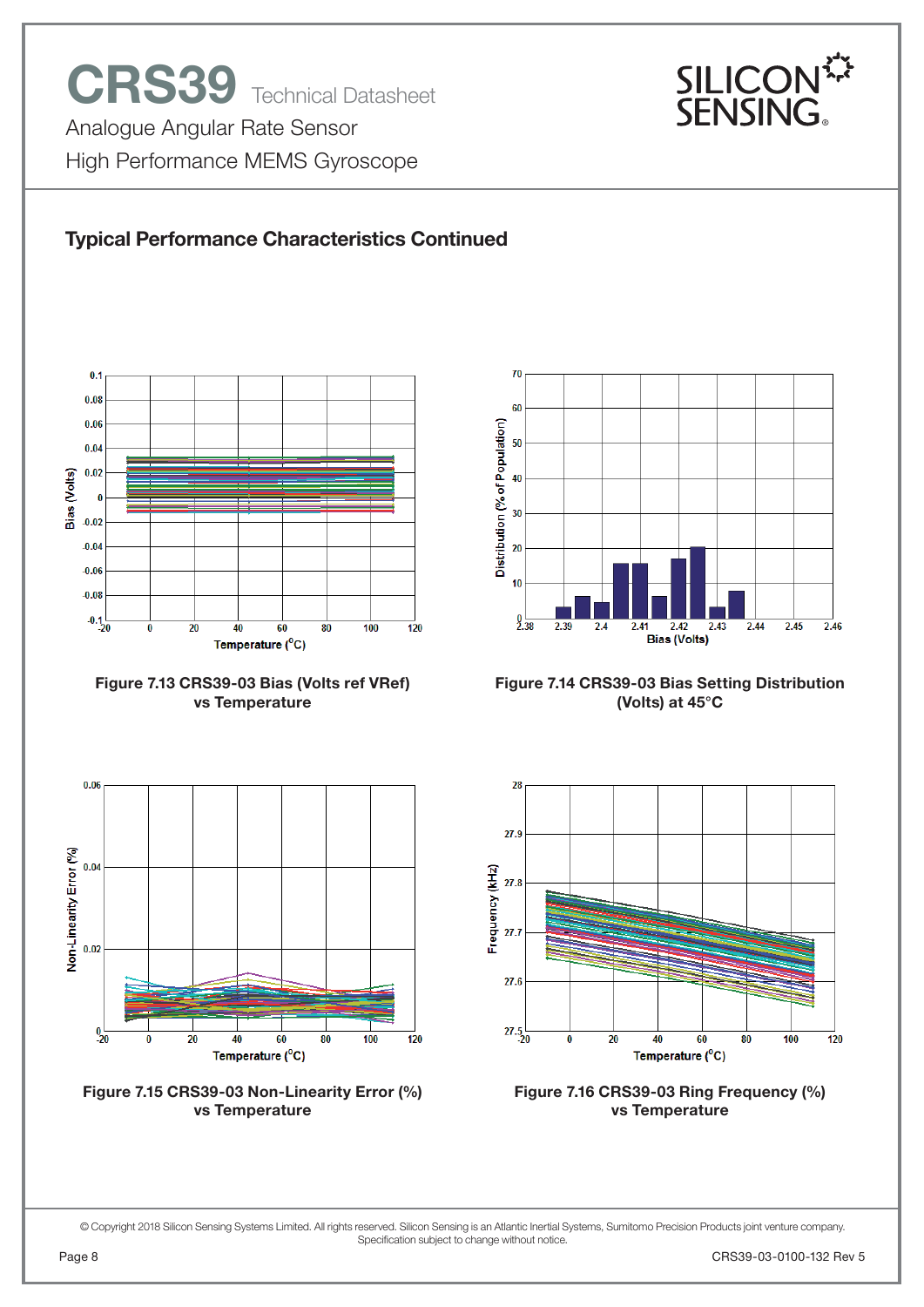

### **Typical Performance Characteristics Continued**









 $2.43$  $2.42$ **VRef Output (Volts)**  $2.41$  $2.4$ 2.39 2.38  $2.37$ <sub>-20</sub>  $\overline{100}$  $\overline{20}$  $120$  $\bf{0}$ 40 60 80

> **Figure 7.18 CRS39-03 VRef (Volts) vs Temperature**

Temperature (°C)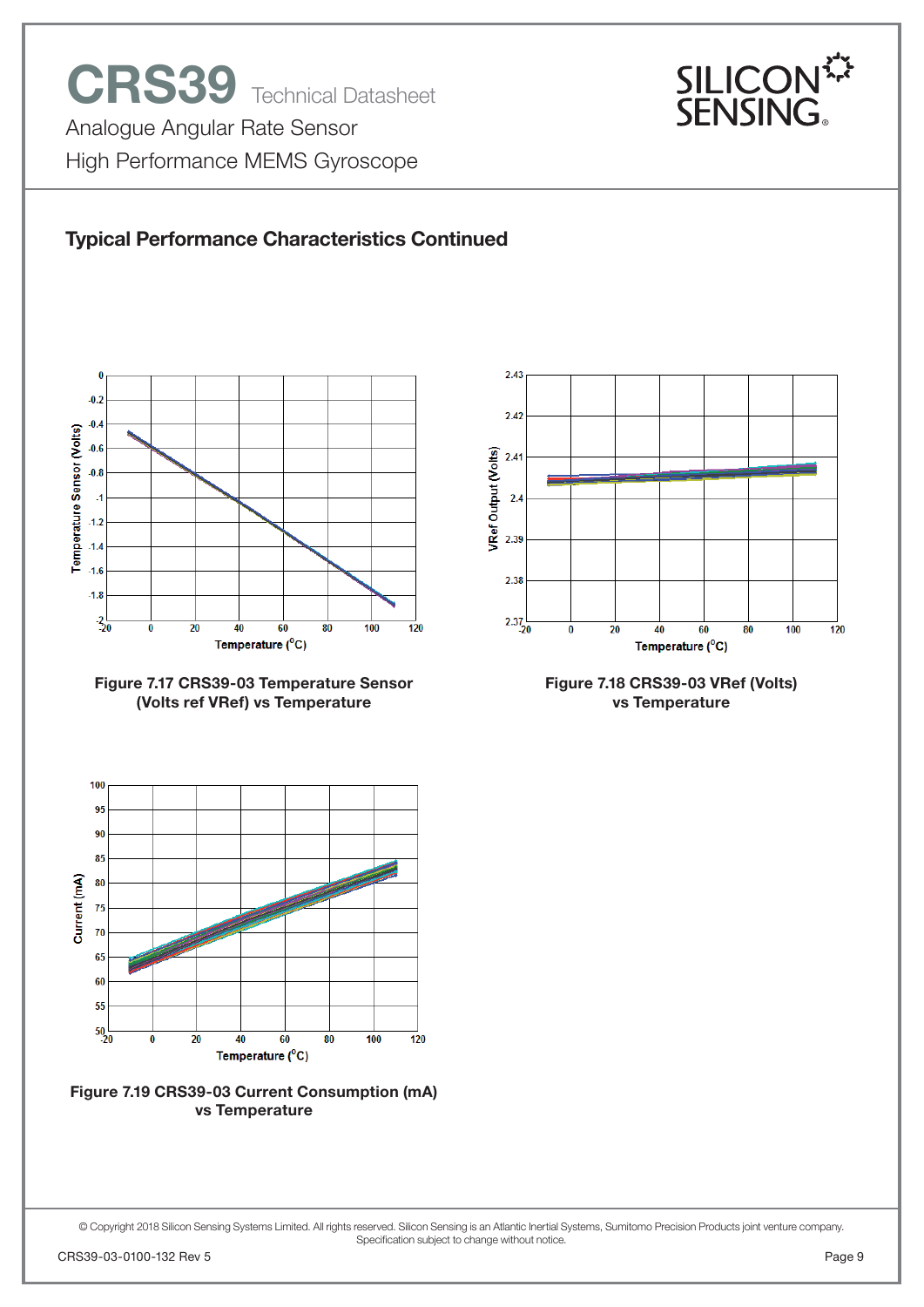

#### **8 Interfacing**

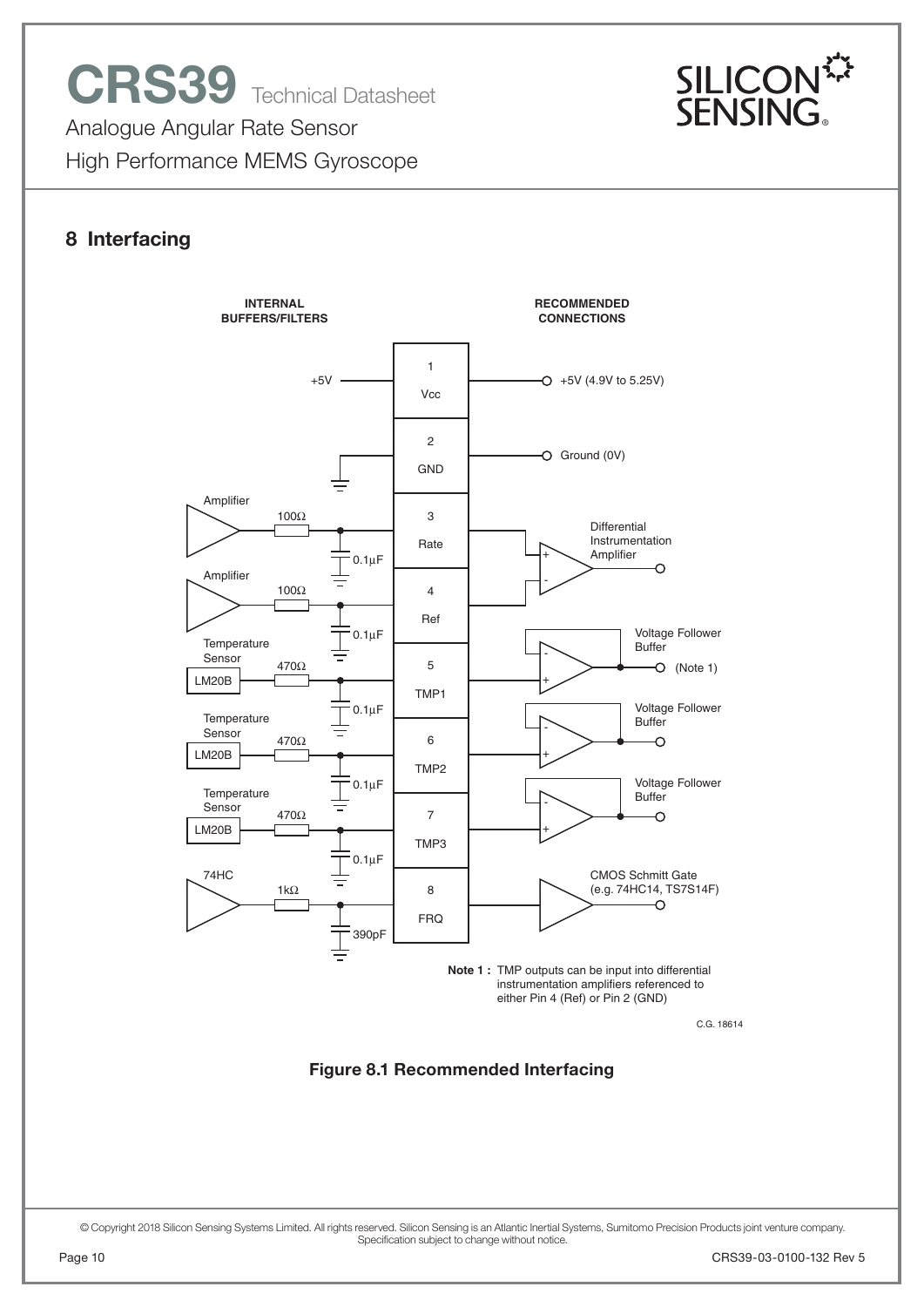

The table below provides connection details.

| <b>PCB</b><br><b>Pin Number</b> | <b>Name</b>      | Comment                                                                                                                                                                                                      |
|---------------------------------|------------------|--------------------------------------------------------------------------------------------------------------------------------------------------------------------------------------------------------------|
|                                 | <b>Vcc</b>       | Power Rail: 4.90 to 5.25 Volts, at 80mA approx. (200mA inrush)                                                                                                                                               |
| $\overline{c}$                  | <b>GND</b>       | Power Supply and Signal Ground, 0 Volts.                                                                                                                                                                     |
| 3                               | Rate Out         | Angular Rate output. Nominally centred at Ref (2.40 Volts) for zero angular rate. Scale Factor is 80<br>mV/ $\degree$ /s. Nominal rate range is $\pm$ 25 $\degree$ /s                                        |
| 4                               | Ref              | Voltage reference. Nominally fixed at 2.40 Volts. This reference is derived from a precision voltage<br>reference integrated circuit and is used as the reference for the analogue electronics               |
| 5                               | TMP1             | Temperature sensor output. A National Semiconductor LM20B is used to measure the temperature.<br>TMP1 is located on the PCB, and is the furthest temperature sensor from the sensor head                     |
| 6                               | TMP <sub>2</sub> | Temperature sensor output. A National Semiconductor LM20B is used to measure the temperature.<br>TMP2 is located on the PCB, and is the temperature sensor midway between TMP1 sensor and the<br>sensor head |
| $\overline{7}$                  | TMP3             | Temperature sensor output. A National Semiconductor LM20B is used to measure the temperature.<br>TMP3 is located on the PCB, and is the temperature sensor on the under side of the sensor head              |
| 8                               | <b>FRFQ</b>      | This is CMOS Digital (74HC series) compatible digital output at two times the frequency of the<br>sensor head                                                                                                |

#### **8.1 Temperature Sensors**

The temperature sensors all use the LM20B device, internally connected as shown in Figure 8.2.



**Figure 8.2 Temperature Sensors**

The output at 0°C is typically +1.864V with respect to GND. The temperature coefficient is typically -11.7 mV/°C.

The output can be measured with respect to GND or can be put through a differential input instrumentation amplifier, referenced to the Ref pin, in which case the offset at 0°C is typically -0.536V. At +45°C, the output is typically -1.06V with respect to Ref. The temperature sensors are not intended for use as a thermometer, since they are not calibrated on the Celsius scale. They are intended only as a temperature reference for thermal compensation techniques.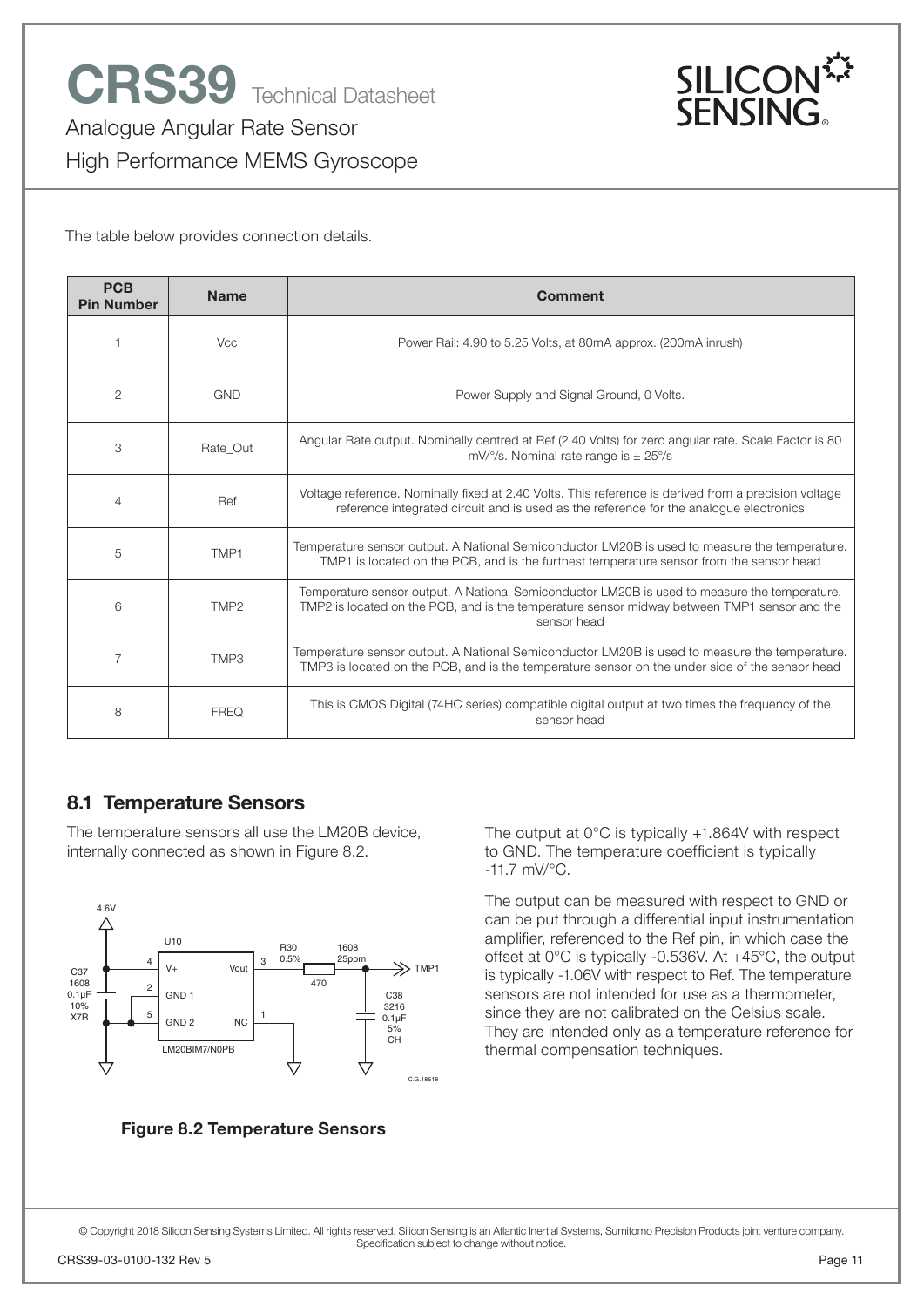

# **8.2 Rate and Ref Outputs**

Both the Rate and the Ref outputs are passed through a simple RC low pass filter before the output pins. The resistor value is 100 ohms. The capacitor value is 0.1μF.

It is recommended that the Rate Output (signal High or +) is differentially sensed using a precision instrumentation amplifier, referenced to the Ref output (signal Low or -).

The Offset of the instrumentation amplifier should be derived from the host stage (e.g. derived from the ADC Ref Voltage) or from the signal ground if the following stage is an analogue stage.

# **8.3 Frequency Outputs**

This is CMOS Digital (74HC series) compatible digital output at two times the frequency of the sensor head. It is provided to give an indication of the temperature of the MEMS sensor head. The nominal frequency is 28KHz with a typical temperature coefficient of -0.8Hz/°C.

The signal is protected with a 1Kohm resistor before being output from the CRS39. It is recommended that this signal is buffered with a CMOS Schmitt Gate such as 74HC12, or TC7S14F. The signal can be used to accurately measure the temperature of the MEMS structure.

An example of measuring the MEMS temperature is to use a precision crystal oscillator (operating at a very high frequency, for example 20, 40 or 60MHz) to measure the frequency of the ring by measuring the time (oscillator clock cycles) to count to a defined number of ring cycles.

## **9 Glossary of Terms**

| <b>ADC</b>  | Analogue to Digital Converter    |
|-------------|----------------------------------|
| <b>ARW</b>  | Angular Random Walk              |
| <b>BW</b>   | <b>Bandwidth</b>                 |
| C           | Celsius or Centigrade            |
| DAC         | Digital to Analogue Converter    |
| DPH         | Degrees Per Hour                 |
| <b>DPS</b>  | Degrees Per Second               |
| <b>DRIE</b> | Deep Reactive Ion Etch           |
| <b>EMC</b>  | Electro-Magnetic Compatibility   |
| <b>ESD</b>  | Electro-Static Damage            |
| F           | Farads                           |
| h           | Hour                             |
| <b>HBM</b>  | Human Body Model                 |
| Hz          | Hertz, Cycle Per Second          |
| Κ           | Kilo                             |
| <b>MEMS</b> | Micro-Electro Mechanical Systems |
| mV          | Mili-Volts                       |
| <b>NEC</b>  | Not Electrically Connected       |
| NL          | Scale Factor Non-Linearity       |
| PD          | <b>Primary Drive</b>             |
| PP          | Primary Pick-Off                 |
| <b>RC</b>   | Resistor and Capacitor filter    |
| S           | Seconds                          |
| SF          | Scale Factor                     |
| <b>SMT</b>  | Surface Mount Technology         |
| SOG         | Silicon On Glass                 |
| <b>SD</b>   | Secondary Drive                  |
| <b>SP</b>   | Secondary Pick-Off               |
| T.B.A.      | To Be Announced                  |
| T.B.D.      | To Be Described                  |
| Wrt         | With respect to                  |
| V           | Volts                            |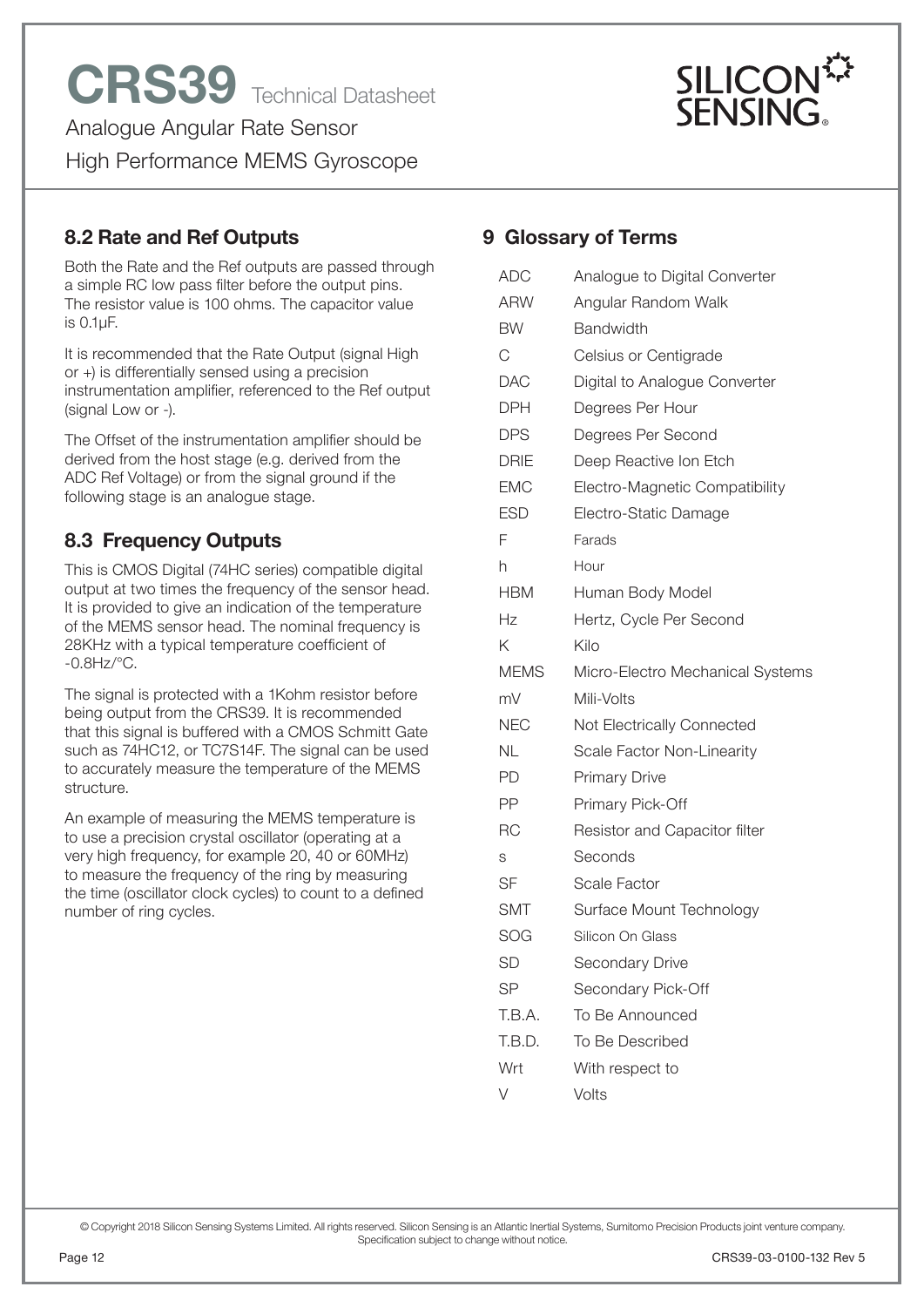

# **10 Part Markings**

Each CRS39-03 has a unique label on the SGH03 sensor; the large through-hole metal can device.

The label shows 8 characters: VVRYSSSS.

| <b>Product</b>   | ID                  | Range<br>$\degree$ /s | ID | Year | ID | <b>Serial</b><br><b>Number</b> |
|------------------|---------------------|-----------------------|----|------|----|--------------------------------|
|                  | W                   |                       | R  | 2017 | G  | <b>SSSS</b>                    |
| CRS39-03         | 4                   | $\pm 025$             | 1  | 2018 | Н  | <b>SSSS</b>                    |
| CRS39-03V        | V <sub>4</sub>      | $\pm 025$             | 1  | 2019 | J  | <b>SSSS</b>                    |
| <b>CRS39-03L</b> | $\lfloor 4 \rfloor$ | $\pm 025$             | 1  | 2020 | K  | <b>SSSS</b>                    |
| CRS39-03M        | M4                  | $\pm 025$             | 1  | 2021 | L  | <b>SSSS</b>                    |

For example, V41H0001 indicates a low frequency part (V4), with a rate range of  $\pm$ 025°/s (1) and was manufactured in 2018 (H). The serial number of the device is 0001.

# **11 Silicon MEMS Ring Sensor (Gyro)**

At the heart of the CRS39-03 is Silicon Sensing's VSG3QMAX vibrating ring MEMS sensor which is at the pinnacle of 15 years of design evolution and the latest off a line which has produced over 30 million high integrity MEMS inertial sensors. The VSG3Q<sup>MAX</sup> gyro sensor is combined with precision discrete electronics to achieve high stability and low noise, making the CRS39-03 a viable alternative to Fibre-Optic Gyro (FOG) and Dynamically Tuned Gyro (DTG).

The silicon MEMS ring is 6mm diameter by 100μm thick, fabricated by Silicon Sensing Systems using a DRIE (Deep Reactive Ion Etch) bulk silicon process. The ring is supported in free-space by sixteen pairs of 'dog-leg' shaped symmetrical legs which support the ring from the supporting structure on the outside of the ring.



**Figure 11.1 Silicon MEMS Ring**

The bulk silicon etch process and unique patented ring design enable close tolerance geometrical properties for precise balance and thermal stability and, unlike other MEMS gyros, there are no small gaps to create problems of interference and stiction. These features contribute significantly to CRS39's bias and scale factor stability over temperature, and vibration immunity. Another advantage of the design is its inherent immunity to acceleration induced rate error, or 'g-sensitivity'.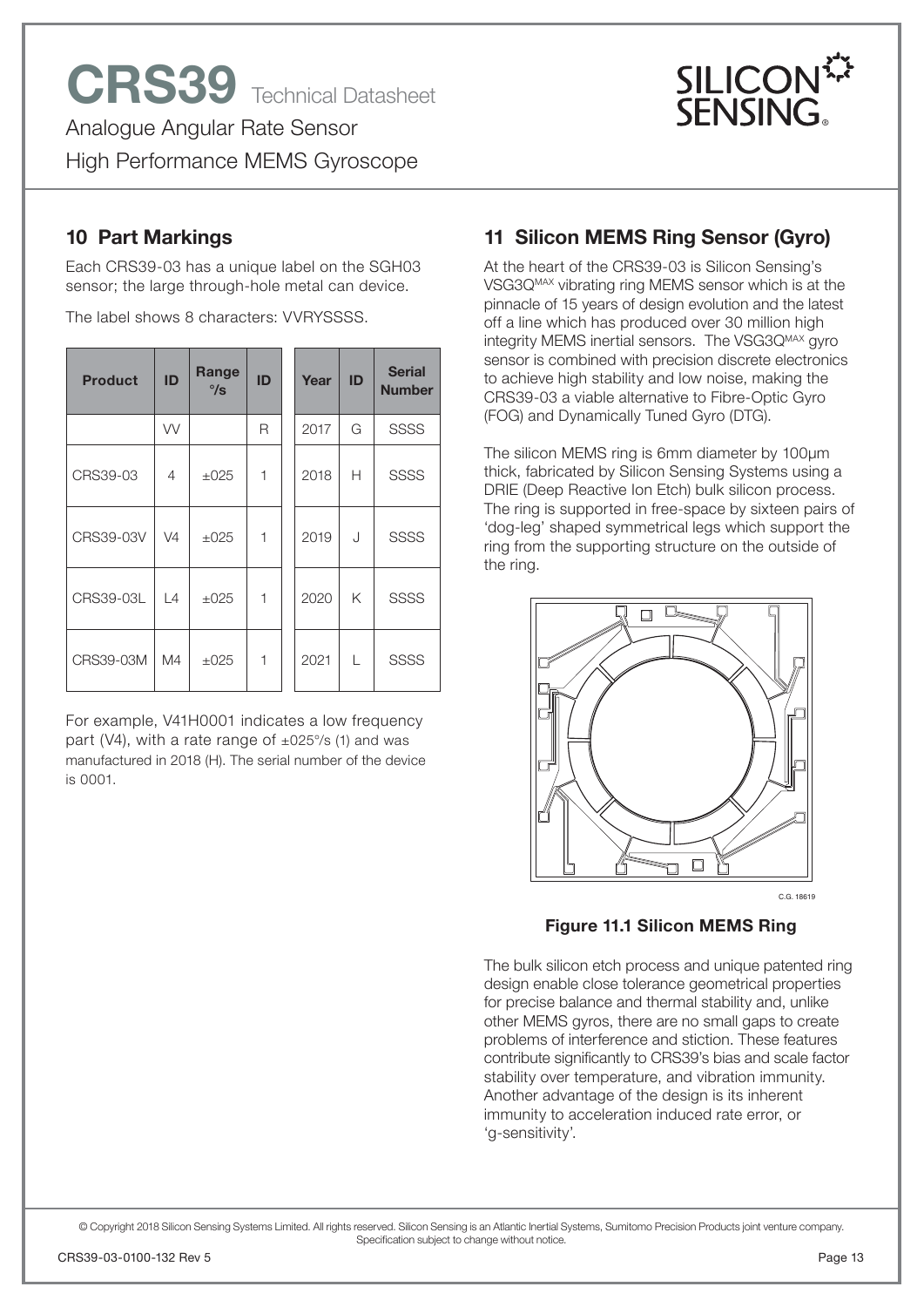# **CRS39** Technical Datasheet



Analogue Angular Rate Sensor High Performance MEMS Gyroscope



#### **Figure 11.2 MEMS Sensor Head**

The ring is essentially divided into 8 sections with two conductive tracks in each section. These tracks enter and exit the ring on the supporting legs. The silicon ring is bonded to a glass pedestal which in turn is bonded to a glass support base. A magnet, with upper and lower poles, is used to create a strong and uniform magnetic field across the silicon ring. The complete assembly is mounted within a hermetic can with a high internal vacuum.

The tracks along the top of the ring form two pairs of drive tracks and two pairs of pick-off tracks. Each section has two loops to improve drive and pick-off quality.

One pair of diametrically opposed tracking sections, known as the Primary Drive PD section, is used to excite the  $cos2\theta$  mode of vibration on the ring. This is achieved by passing current through the tracking, and because the tracks are within a magnetic field causes motion on the ring. Another pair of diametrically opposed tacking sections is known as the Primary Pick-off PP section is used to measure the amplitude and phase of the vibration on the ring. The Primary Pick-off sections are in the sections 90° to those of the Primary Drive sections. The drive amplitude and frequency is controlled by a precision closed loop electronic architecture with the frequency controlled by a Phase Locked Loop (PLL), operating with a Voltage Controlled Oscillator (VCO), and amplitude controlled with an Automatic Gain Control (AGC) system. The primary loop therefore establishes the vibration on the ring and the closed loop electronics is used to track frequency changes and maintain the optimal amplitude of vibration over temperature and life. The loop is designed to operate at about 14kHz.



#### **Figure 11.3 Primary Vibration Mode**

Having established the cos20 mode of vibration on the ring, the ring becomes a Coriolis Vibrating Structure Gyroscope. When the gyroscope is rotated about its sense axis the Coriolis force acts tangentially on the ring, causing motions at 45° displaced from the primary mode of vibration. The amount of motion at this point is directly proportional to the rate of turn applied to the gyroscope. One pair of diametrically opposed tracking sections, known as the Secondary Pick-off SP section, is used to sense the level of this vibration. This is used in a secondary rate nulling loop to apply a signal to another pair of secondary sections, known as the Secondary Drive SD. The current applied to the Secondary Drive to null the secondary mode of vibration is a very accurate measure of the applied angular rate. All of these signals occur at the resonant frequency of the ring. The Secondary Drive signal is demodulated to baseband to give a voltage output directly proportional to the applied rate in free space.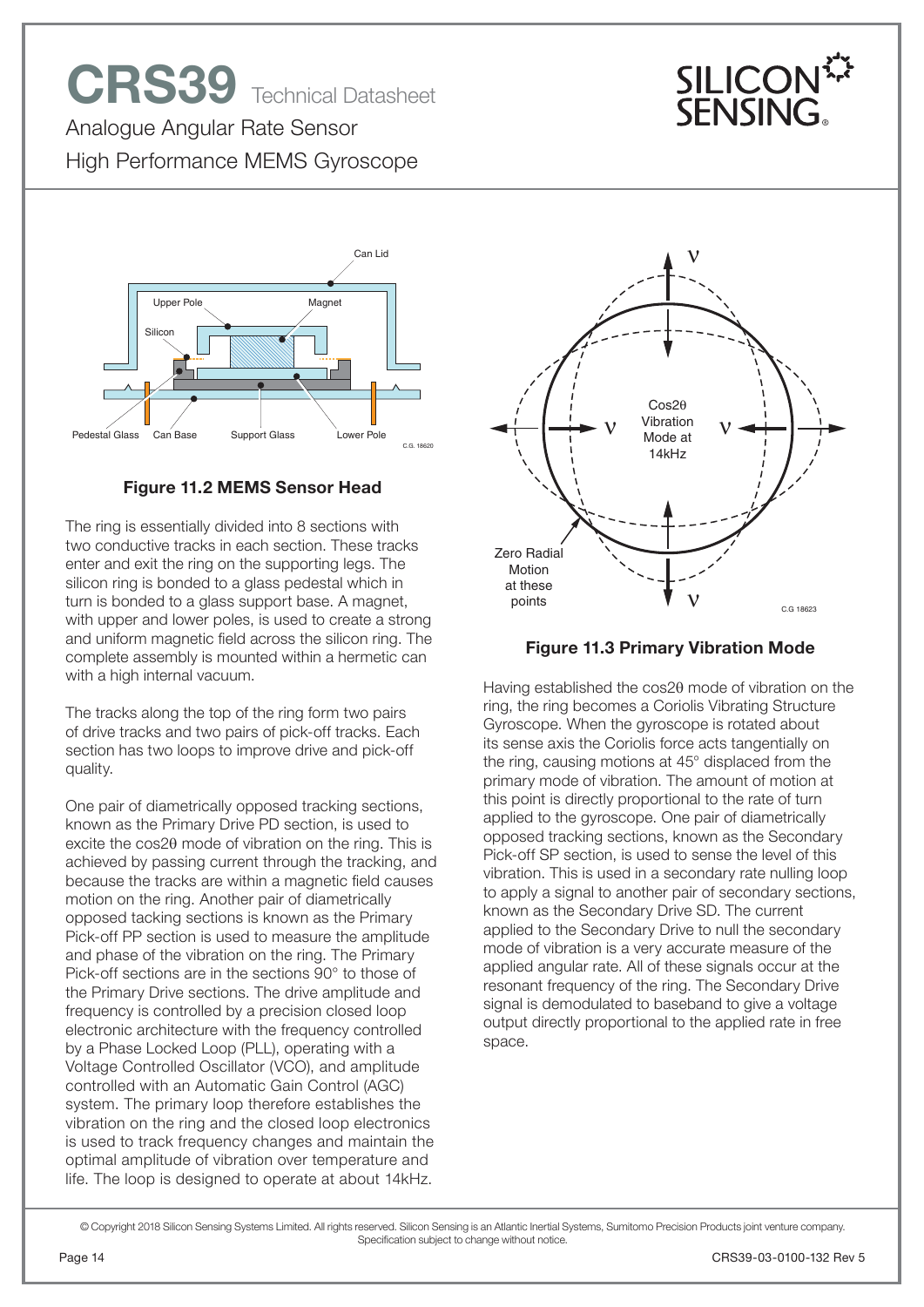# **CRS39** Technical Datasheet



Analogue Angular Rate Sensor High Performance MEMS Gyroscope



#### **Figure 11.4 Secondary Vibration Mode**

The closed loop architecture on both the primary and secondary loops result is excellent bias, scale factor and non-linearity control over a wide range of operating environments and life. The dual loop design, introduced into this new Sensor Head design, coupled with improved geometric symmetry results in excellent performance over temperature and life. The discrete electronics employed in CRS39, ensures that performance is not compromised.